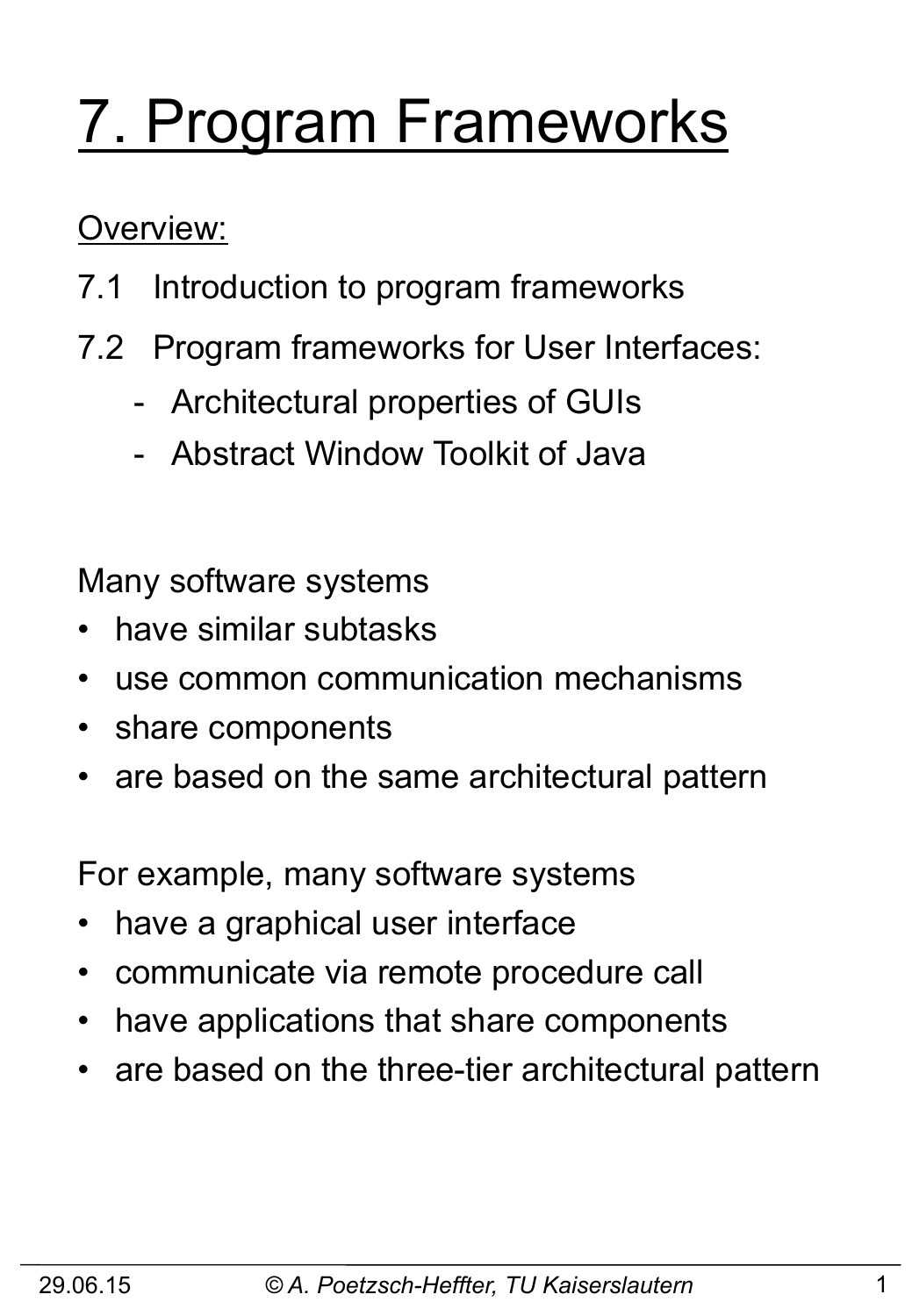If systems share properties, there is a chance to reuse

- architectural and design knowledge
- implementation techniques
- implementation parts
- communication infrastructure

An important method to support reuse is the construction of *frameworks* that capture the shared properties.

# 7.1 Introduction to Program Frameworks

- Program frameworks are an important technique for software reuse.
- They are usually developed for certain tasks or domains.
- From a static point of view, a *program framework* is an *extensible* and *adaptable* system of *modules* or classes that implement the core functionality and communication mechanisms of a general task or domain.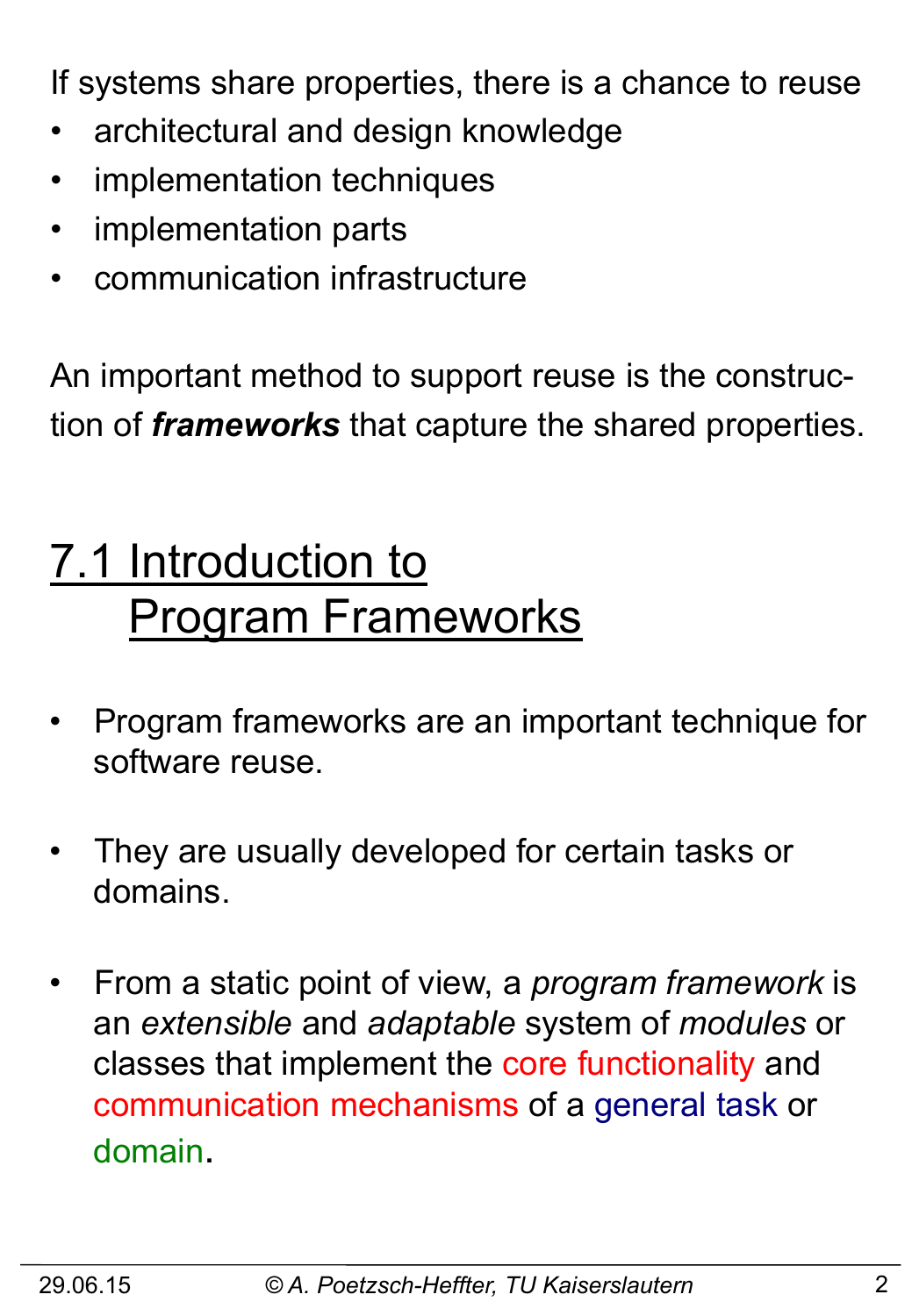Program frameworks are written in some programming language (e.g. C, C++, or Java).

Depending on the language, the elements of a program framework are

- procedures,
- modules,
- classes,
- interfaces,
- or similar programming elements.

In the following, we give answers to two questions:

- 1. What is the distinction between a program framework and an arbitrary set of library classes?
- 2. What is the distinction between program frameworks and other kinds of frameworks?

Both answers will help to understand the relation between architectural properties and program frameworks.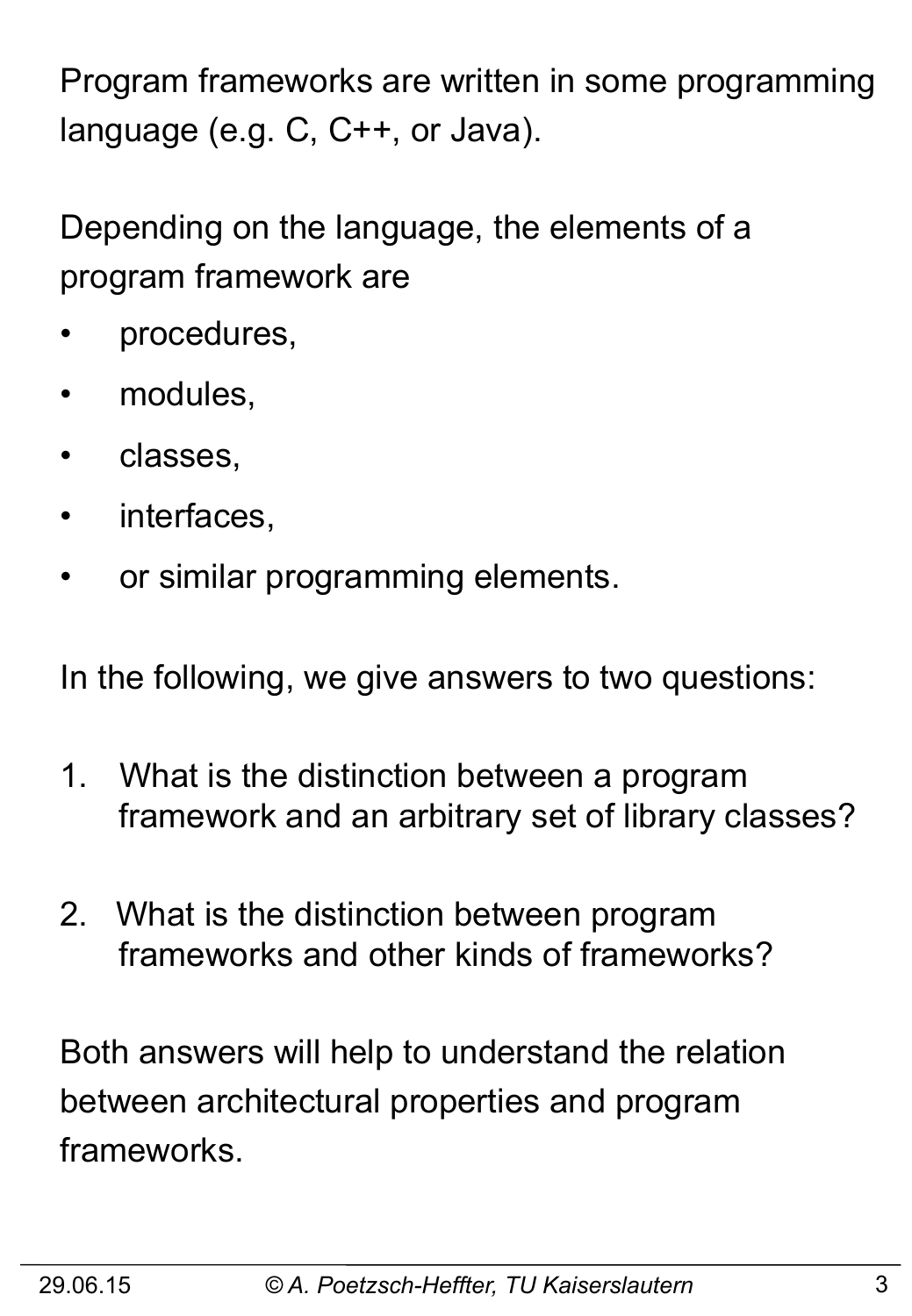#### Program Frameworks and Library Classes

## Explanation: (Program framework)

A *program framework* is a system of classes which:

- work together to realize the functionality of more complex parts of software systems
- are extensible and adaptable
- provide the core/default functionality to perform a common general task that is needed within different concrete systems (generic aspect)

Syntactically, an object-oriented program framework appears to the programmer as a set of (library) classes.

But:

Not every set of (library) classes is a program framework, e.g.:

- a set of independent, unrelated classes like the Java library classes String, Boolean, Long, Float, etc.
- classical application programming interfaces that allow to access services of the operating or network system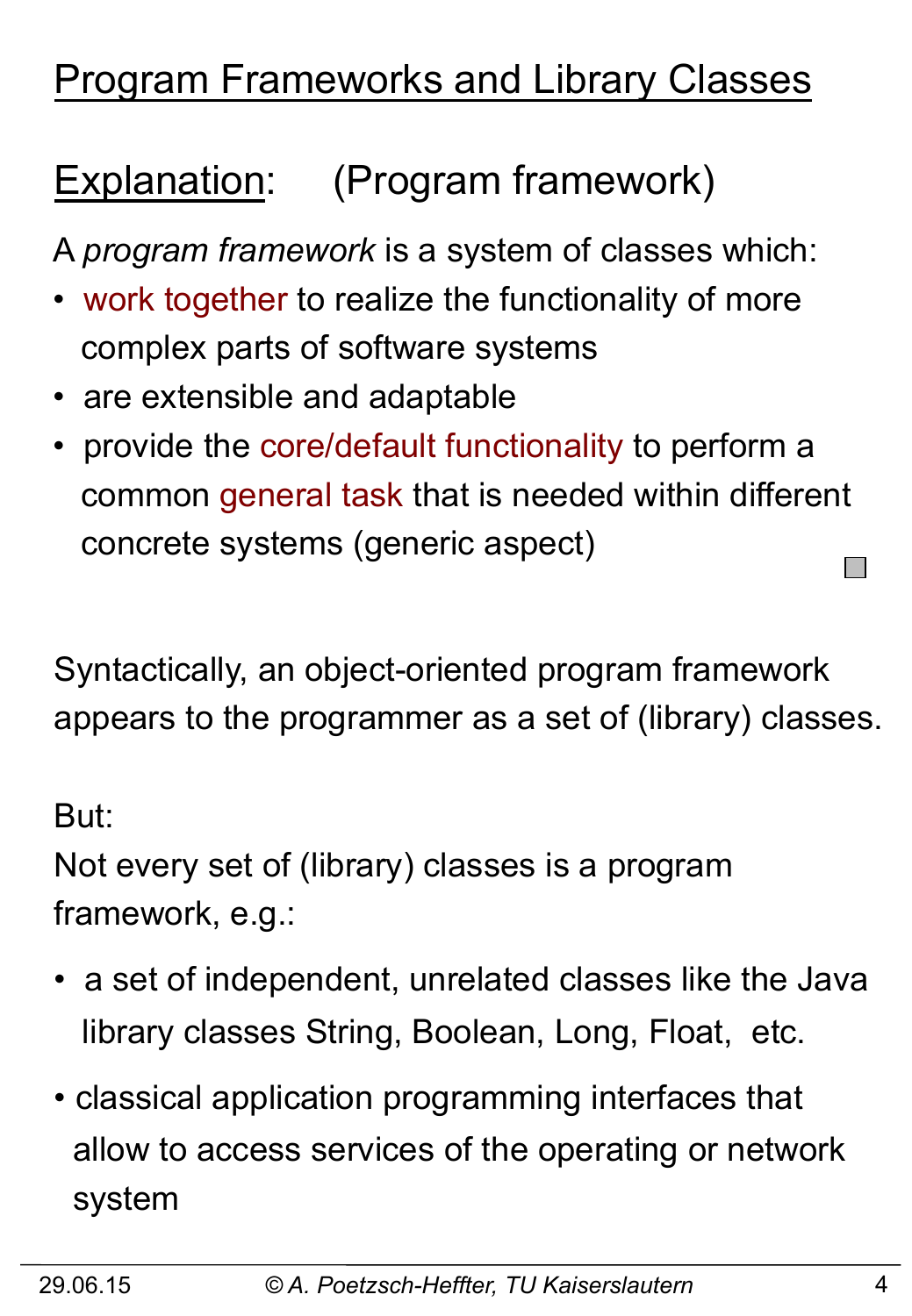#### Remarks:

Program frameworks

- are often based on *an architectural pattern*; e.g. many GUI toolkits are designed with the "modelview-controller pattern" in mind.
- often use *inversion of control*: unlike in application or normal library code, the overall control flow of the program is dominated by framework.

## Examples:

- GUI frameworks/tookits: Swing/AWT, GTK, Qt, WPF (Windows Presentation Foundation)
- Application frameworks: MacApp, Cocoa, Mozilla, GNOME, KDE, Microsoft's MFC, ET++
- Drawing and chart frameworks: OGDF, JFreeChart
- Multimedia frameworks: Quicktime, Media Foundation, Phonon
- Web application frameworks: Ajax framework
- App development frameworks: AngularJS
- Decision support frameworks: Analytica and many more.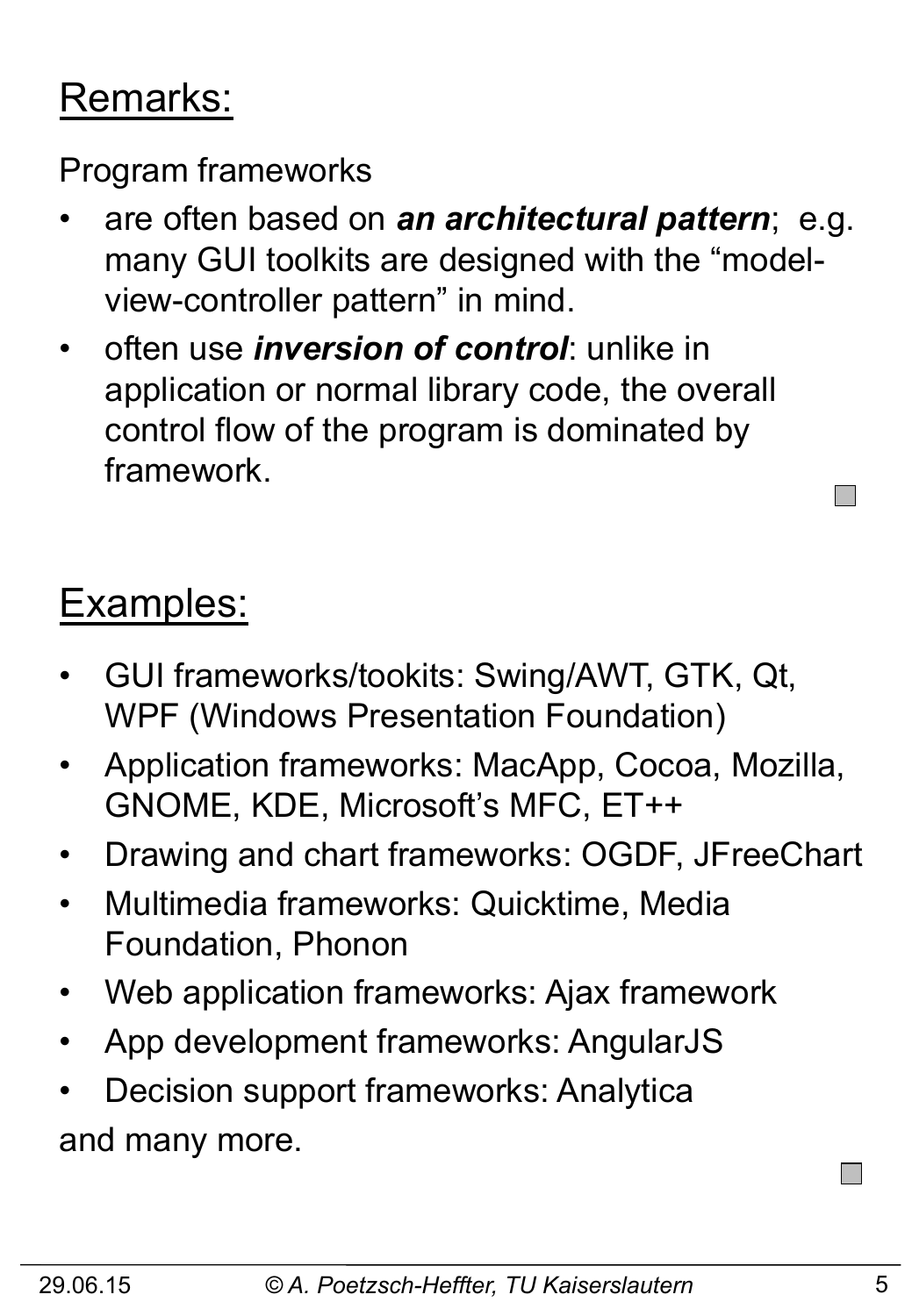#### Discussion of Program Frameworks

Program frameworks capture generic architectures and generic implementations in form of (library) classes written in some programming language.

This has important *advantages*:

- 1. Core functionality and additional features have a concrete implementation
- 2. The language provide semantics

This has two *disadvantages*:

- 1. Program frameworks rely on whitebox reuse.
- 2. They are tied to the mechanisms and limitations of the underlying programming language.

In the following, we explain these disadvantages and discuss possible alternatives or extensions.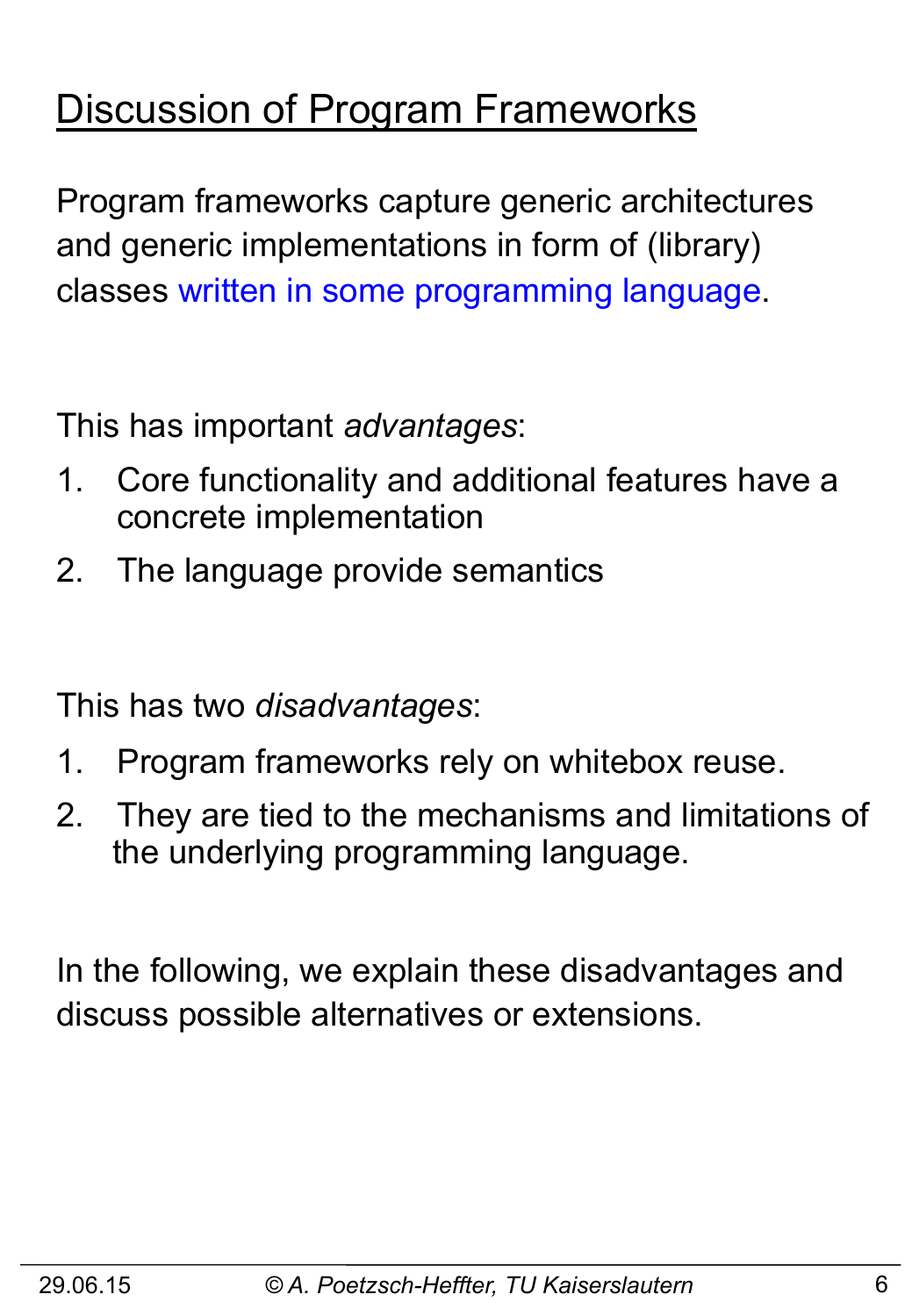#### Whitebox Reuse

Applications that are developed with the help of a program framework are often constructed by specializing the classes of the framework.

#### Explanation: (Whitebox reuse)

*Whitebox* reuse means that the software developer has and needs to have access to the program parts to be reused.

Disadvantage of whitebox reuse:

The provider of the framework cannot change the implementation of the framework without affecting existing applications developed with it.

Possible solutions:

- Graybox approach:
	- develop and use better encapsulation and interface specification techniques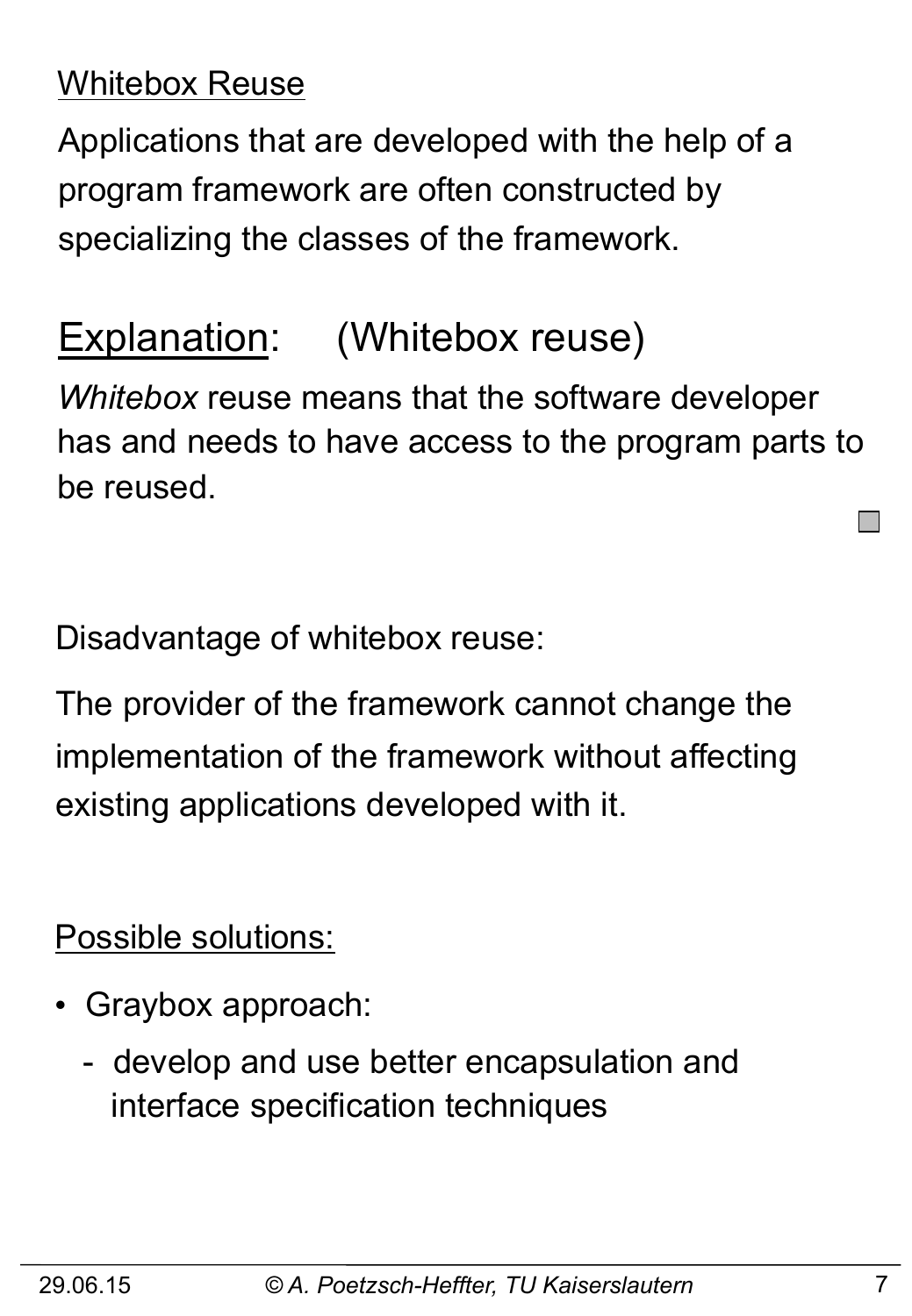- Blackbox components:
	- capture the generic architecture to be supported
	- are fully encapsulated and can only be accessed through a well-defined interface
	- have a hidden implementation
	- can be given in a binary format (programming language independent

#### Programming language limitations

Program frameworks share the inherent limitations of using one fixed language.

The construction of systems running on multiple platforms is limited by:

- Interprocess communication and communication with programs written in different languages
- Support for configuration and deployment of system parts
- Component compatibility and versioning
- Support for persistent data in a programming language independent and portable way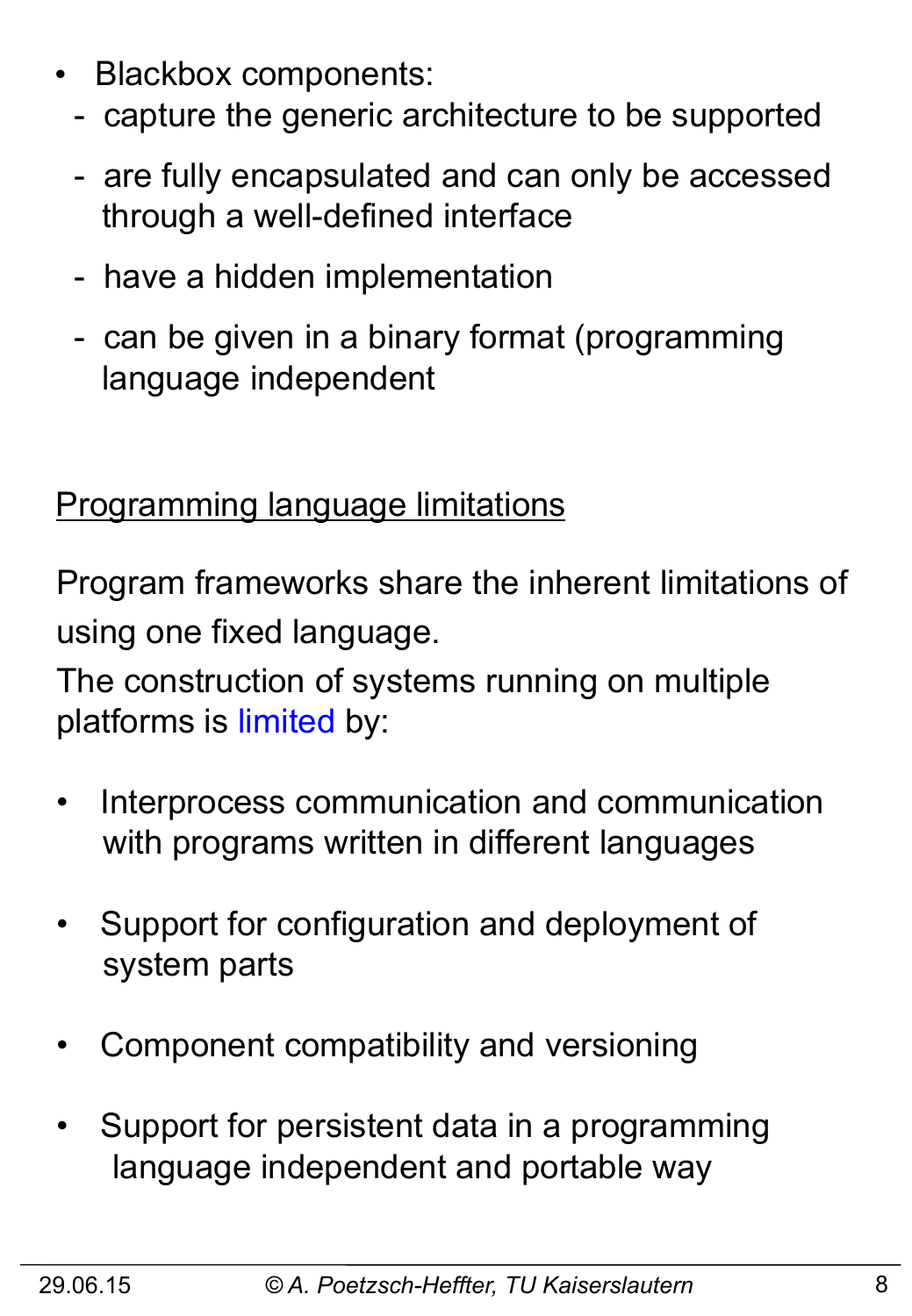# 7.2 Program Framework for User Interfaces

Learning objectives:

- Relation of frameworks and architectural patterns
- Relation of OO-programming and frameworks
- Structure of a specific (simple) program framework
- Not: GUI development

Overview:

- Architectural properties of graphical user interfaces
- The Abstract Window Toolkit of Java

## Architectural Properties of Graphical User Interfaces

A graphical user interface should enable a userfriendly and flexible interaction between an application and its users.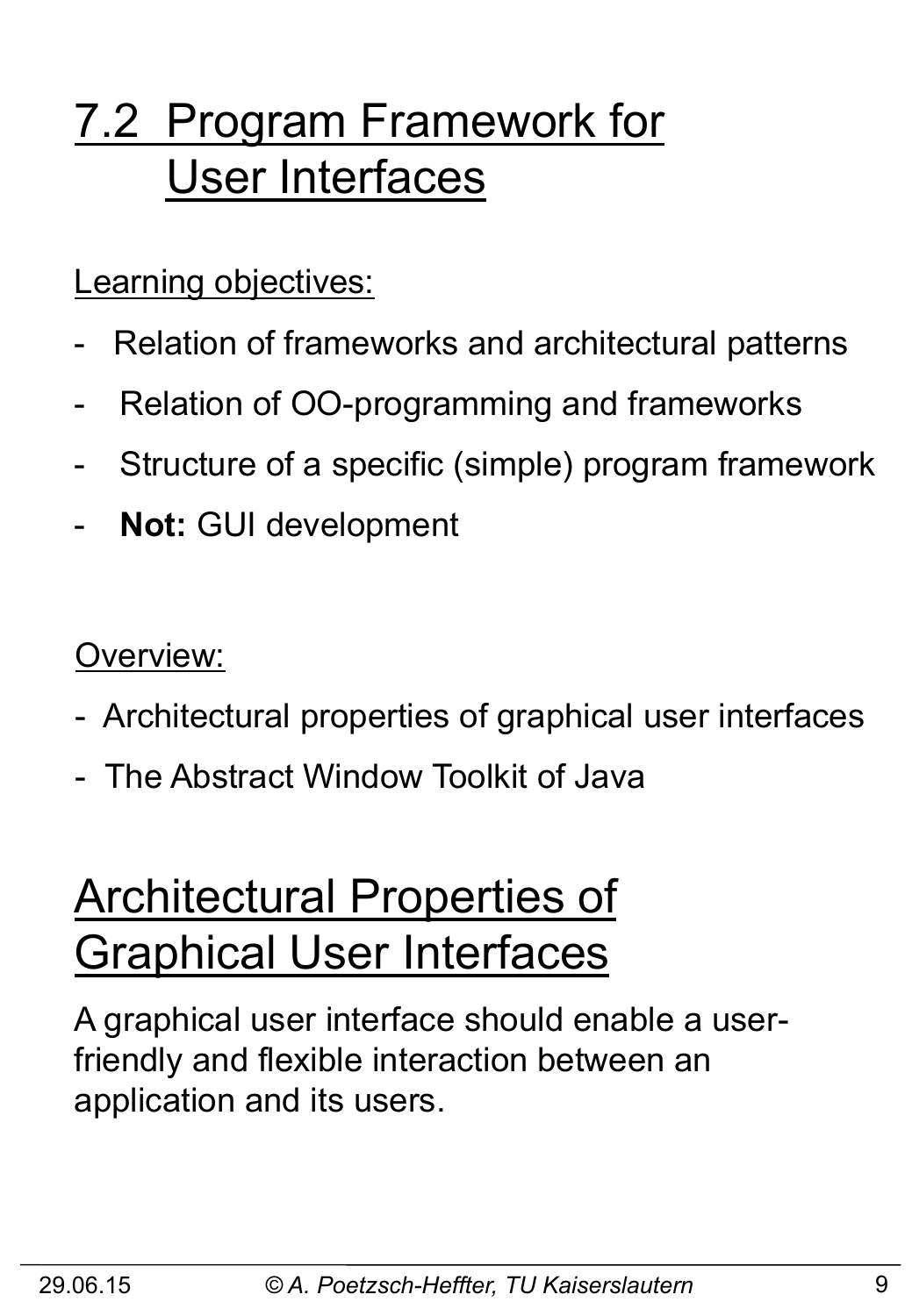Tasks of a GUI:

- 1. It should allow to control the application.
- 2. It should allow to enter data for the application.
- 3. It should enable to present the state of the application and the results of operations performed by the application in a graphical way.

A program framework for GUIs has to provide:

- GUI components (e.g. buttons, text fields, ...),
- techniques to show and arrange the GUI components on the screen (e.g. to layout several buttons in an area of a window),
- a mechanism to link operations of the application kernel to the actions performed on the GUI (e.g. the mouse click on a button has to the operation that should be performed in reaction to the click).
- an execution model for simultaneous user actions.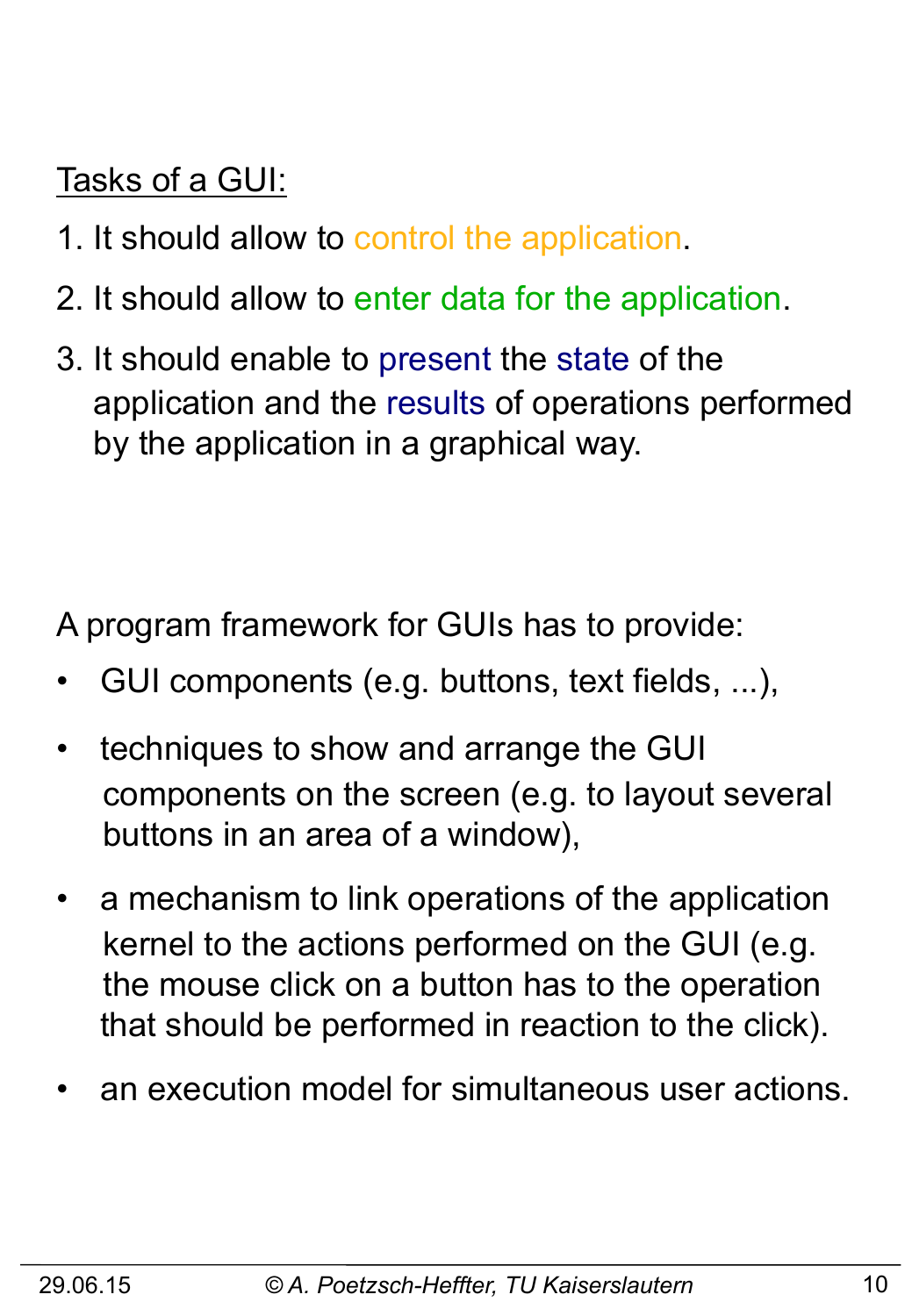#### MVC-Pattern

The classical pattern underlying graphical user interfaces is the model-view-controller pattern or MVC-pattern.

It distinguishes three kinds of components:

- The *model* represents the underlying application kernel and captures the state of the GUI. It provides the interface to the core functionality of the application.
- The *views* display the model or part of it on the screen. Thereby the model becomes accessible to the user.
- The *controllers* control the interaction between users and the model.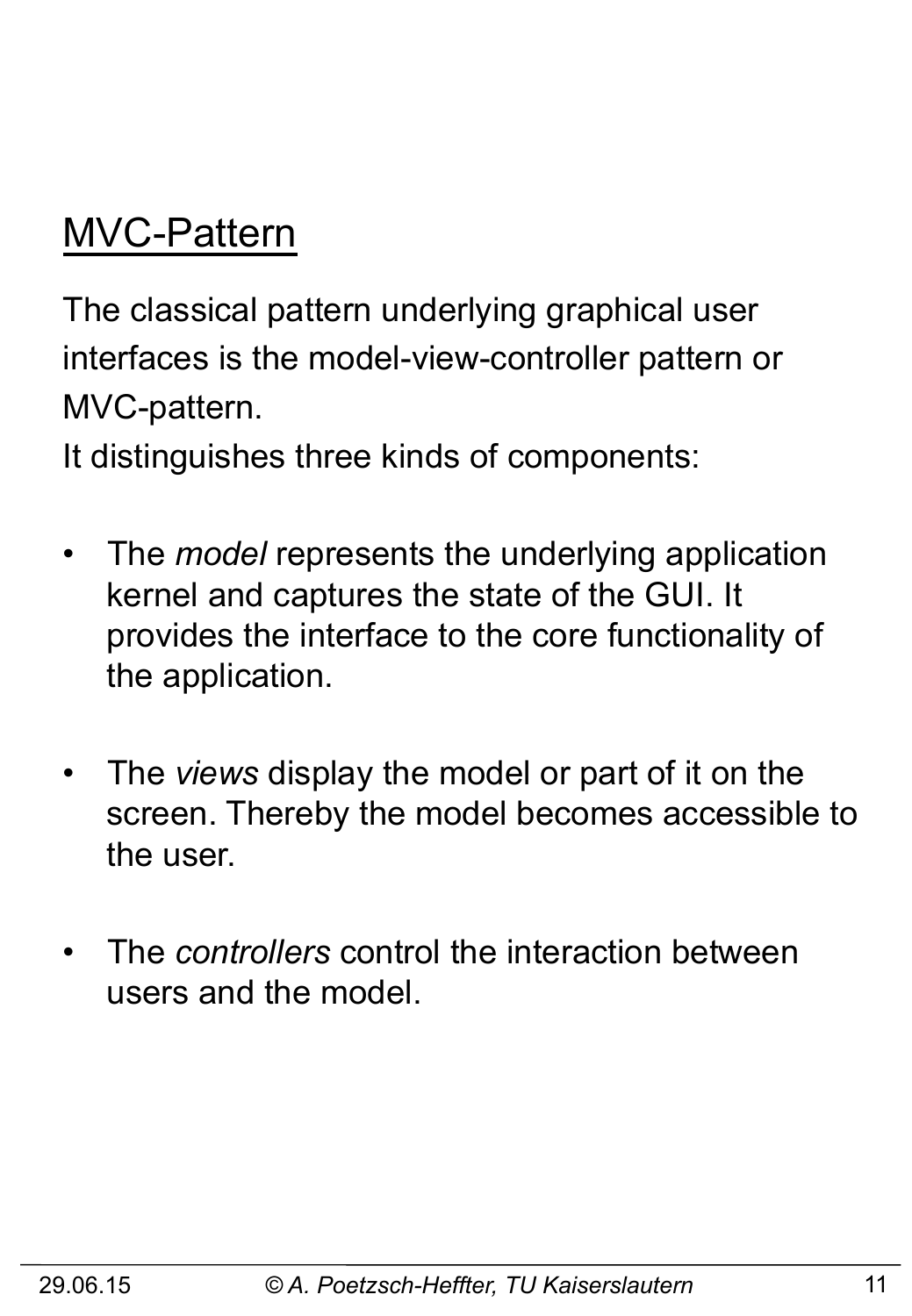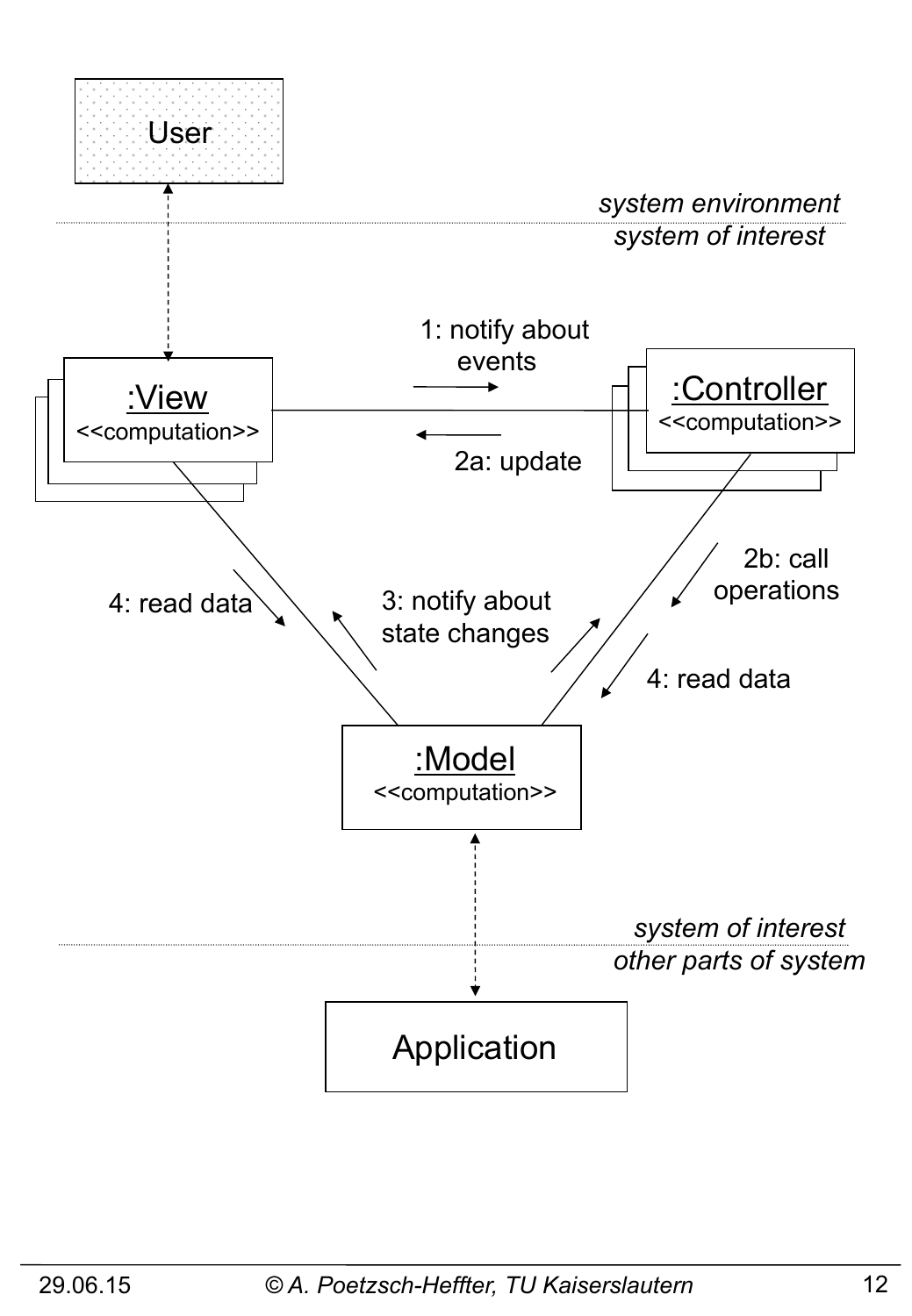The MVC-pattern is not fixed.

Variations can e.g. affect

- the relation between views and controllers:
	- (a) Is there always a one-to-one mapping?
	- (b) Can there be a controller that is associated with several views?
- or pertain to the execution model.

For the purpose of this chapter, two things are important:

- 1. The construction of GUIs involves
	- the management of views
	- the management of the consistency between models and views,
	- and a mechanism to handle the possibly concurrent events
- 2. It should have become clear how the pattern structures the core functionality of a GUI into different system components.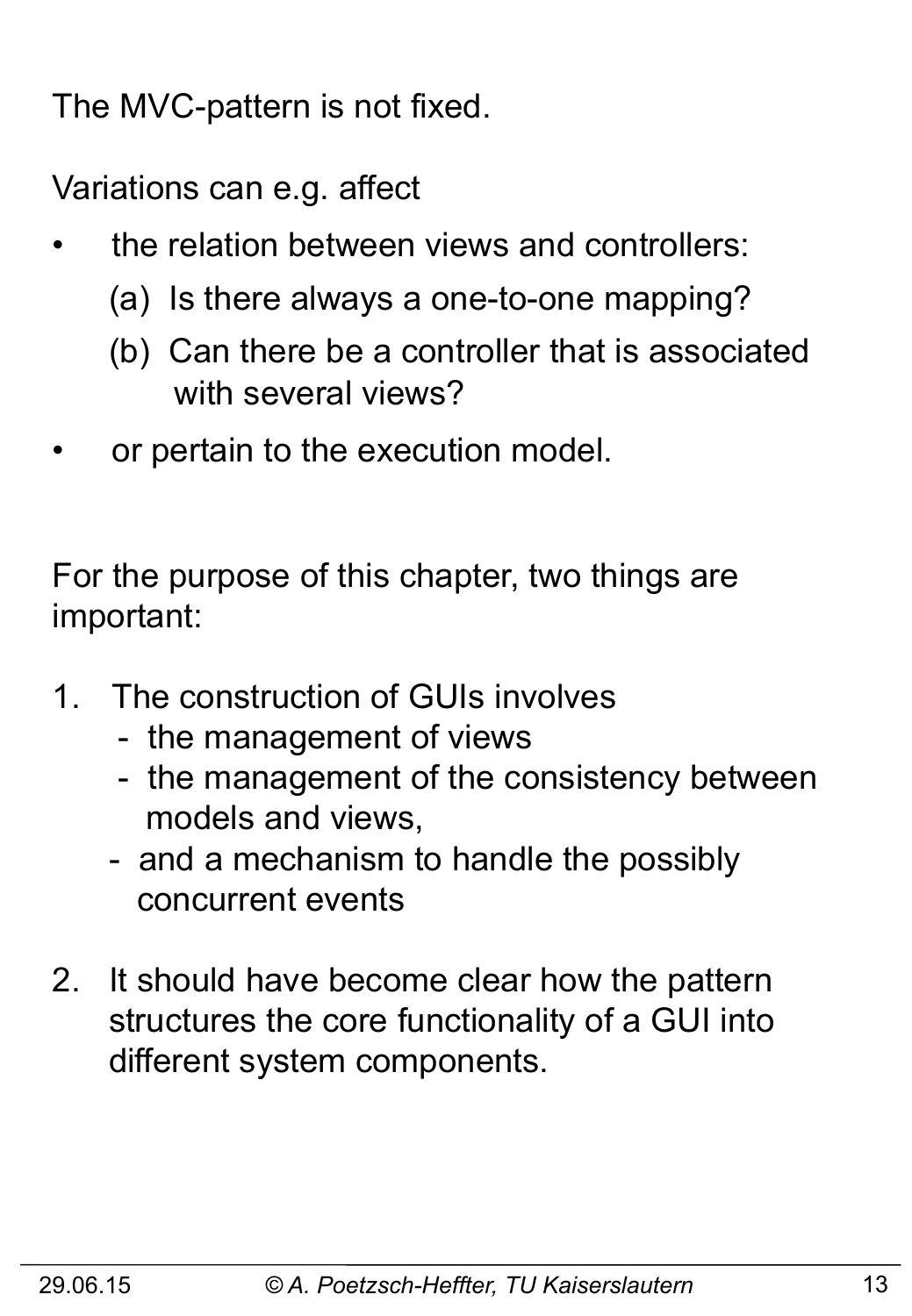# The Abstract Window Toolkit of Java

The Abstract Window Toolkit, AWT for short, is the basic program framework that Java provides for the implementation of GUIs (the Swing toolkit is an extension of it).

It consists of more than a hundred classes.

We give an overview of the AWT and discuss its relation to the MVC-pattern and in what respects it supports reuse.

#### Overview of the AWT

Like other GUI toolkits, the AWT is organized around a class hierarchy of GUI components.

GUI components are used to

- construct views,
- support event-handling,
- provide a mechanism to register so-called listeners.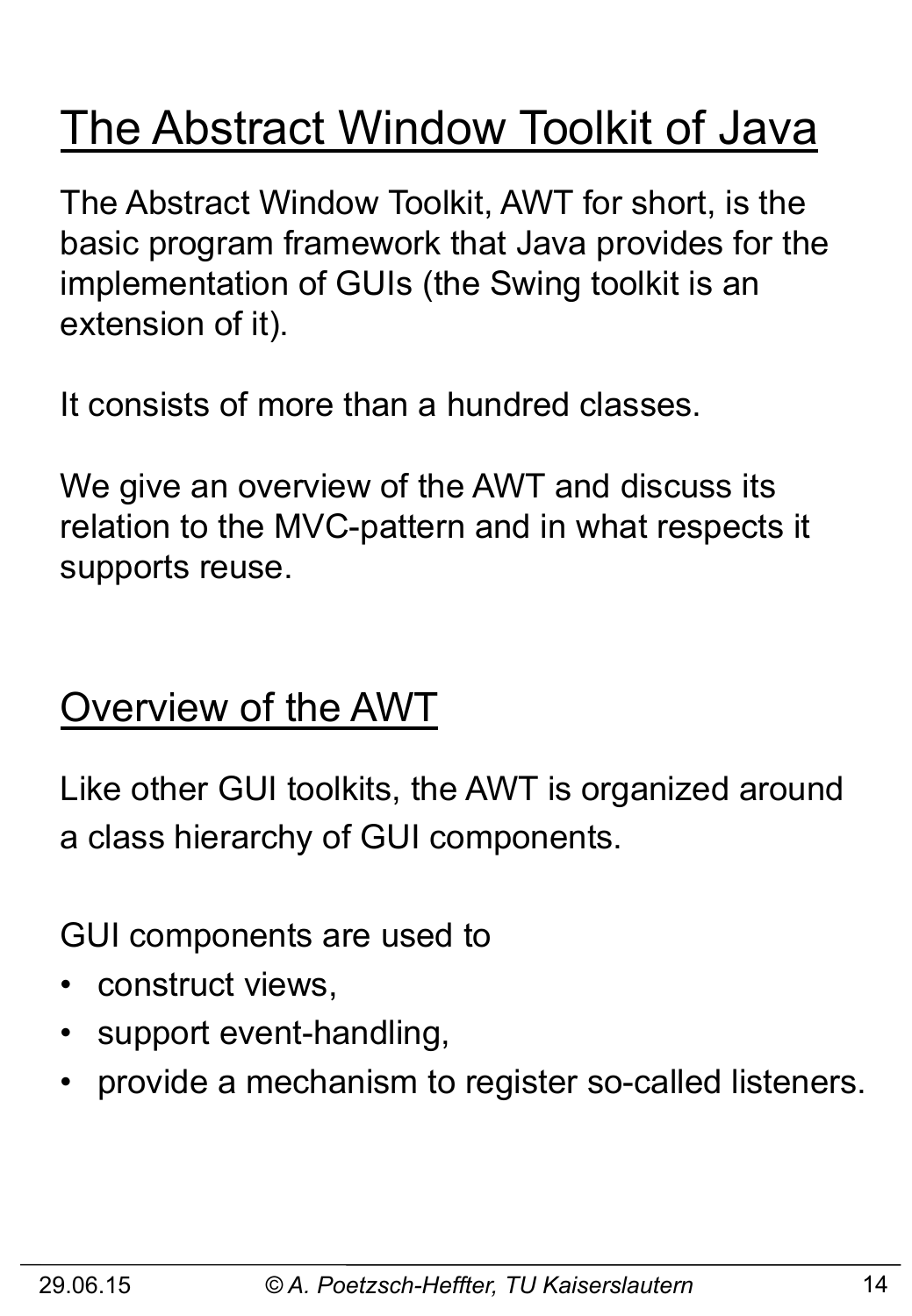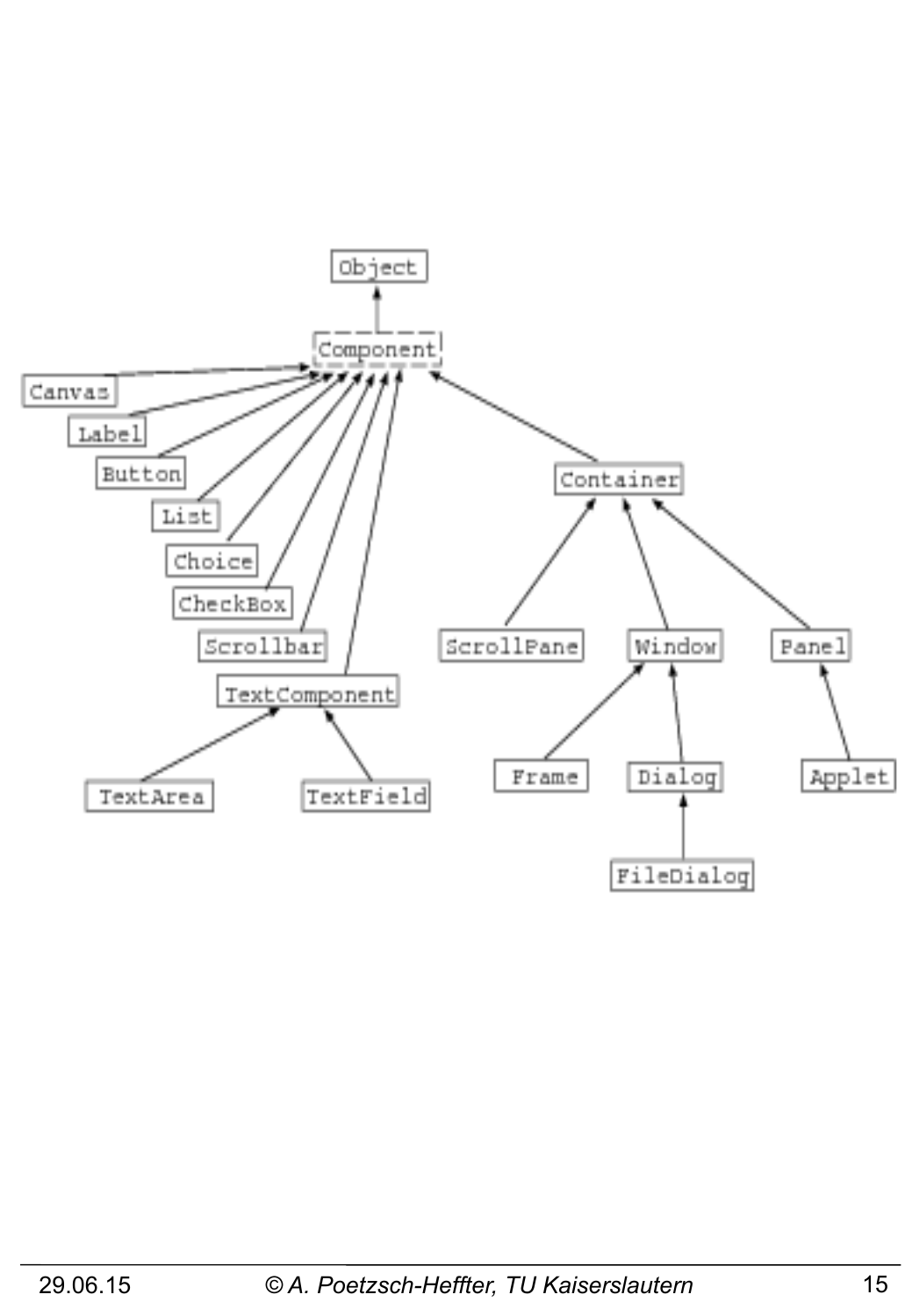GUI components that are instances of class Container or its subclasses are called container, all others are called elementary components.

Characteristics of *containers*:

- GUI components can be added to and removed from a container.
- If a GUI component CP is contained in a container CT, then the representation of CP on the screen is contained in the representation of CT.
- The containment relation forms a hierarchy.

Characteristics of *windows*:

- Containers that are not included in other containers are called windows.
- Windows can be handled by the window manager of the platform on which the GUI is running, e.g. they can be moved, resized, and iconified.
- The main window of an application is called a  *frame*; all other windows have to be registered with this frame to coordinate the event-handling.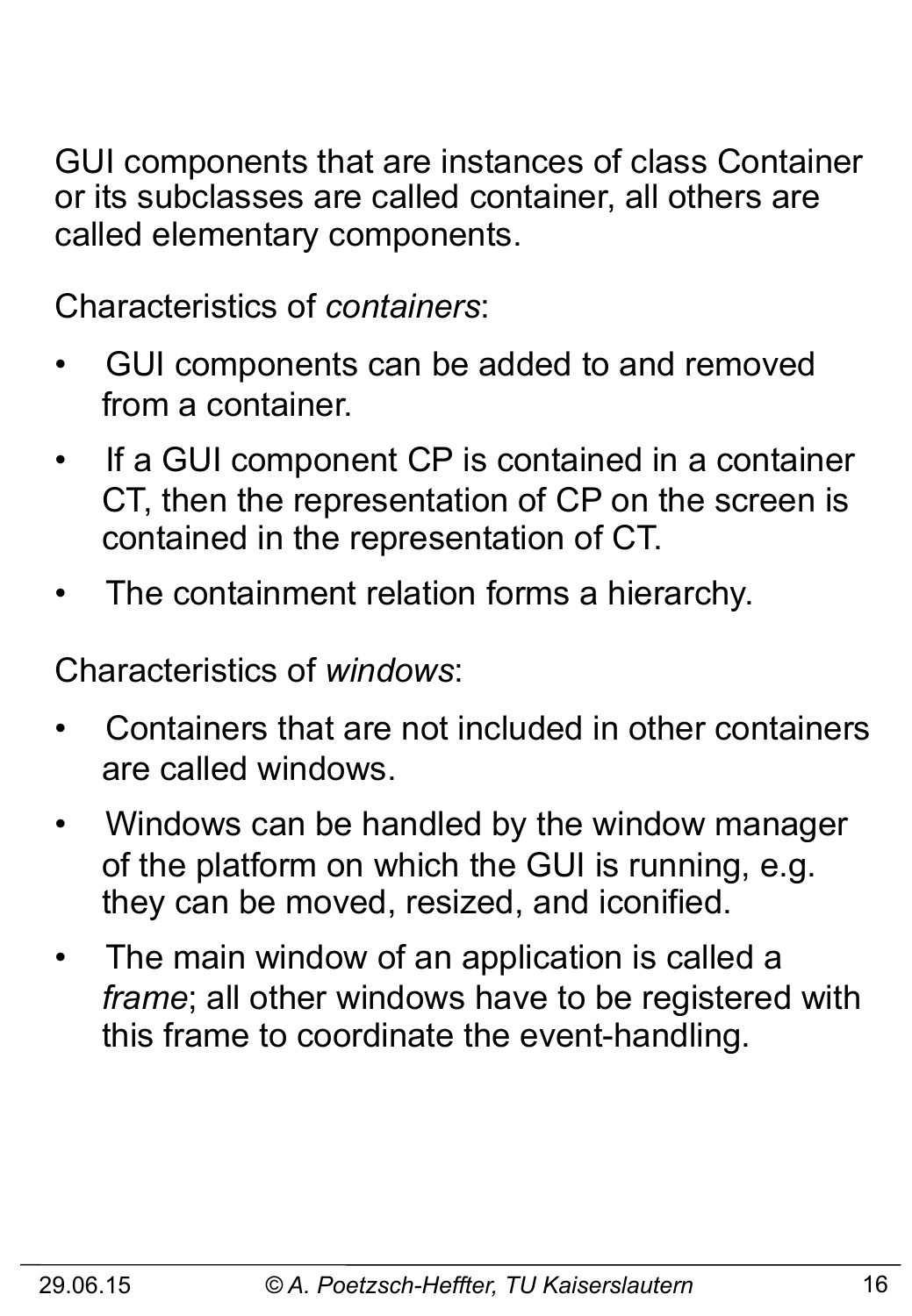The programmer has essentially three mechanisms to adapt the graphical representation of the GUI components.

- 1. Depending on the component type, she can customize some of its attributes, e.g. the title of a window or the label on a button.
- 2. She can override the method that draws the GUI component on the screen (only for special situations).
- 3. For each container, she can determine a layout manager.

The AWT provides a mechanism for event-handling similar to the MVC-pattern:

- Events occur at some GUI component CP.
- To get notified about the events occurring at CP, one has to register a listener object at CP.
- If an event of sort S occurs at CP, CP notifies all listener objects of type S that are registered at CP.
- The listener objects correspond to the controllers.
- The programmer of a GUI can provide the method that is executed when a listener is notified about an event.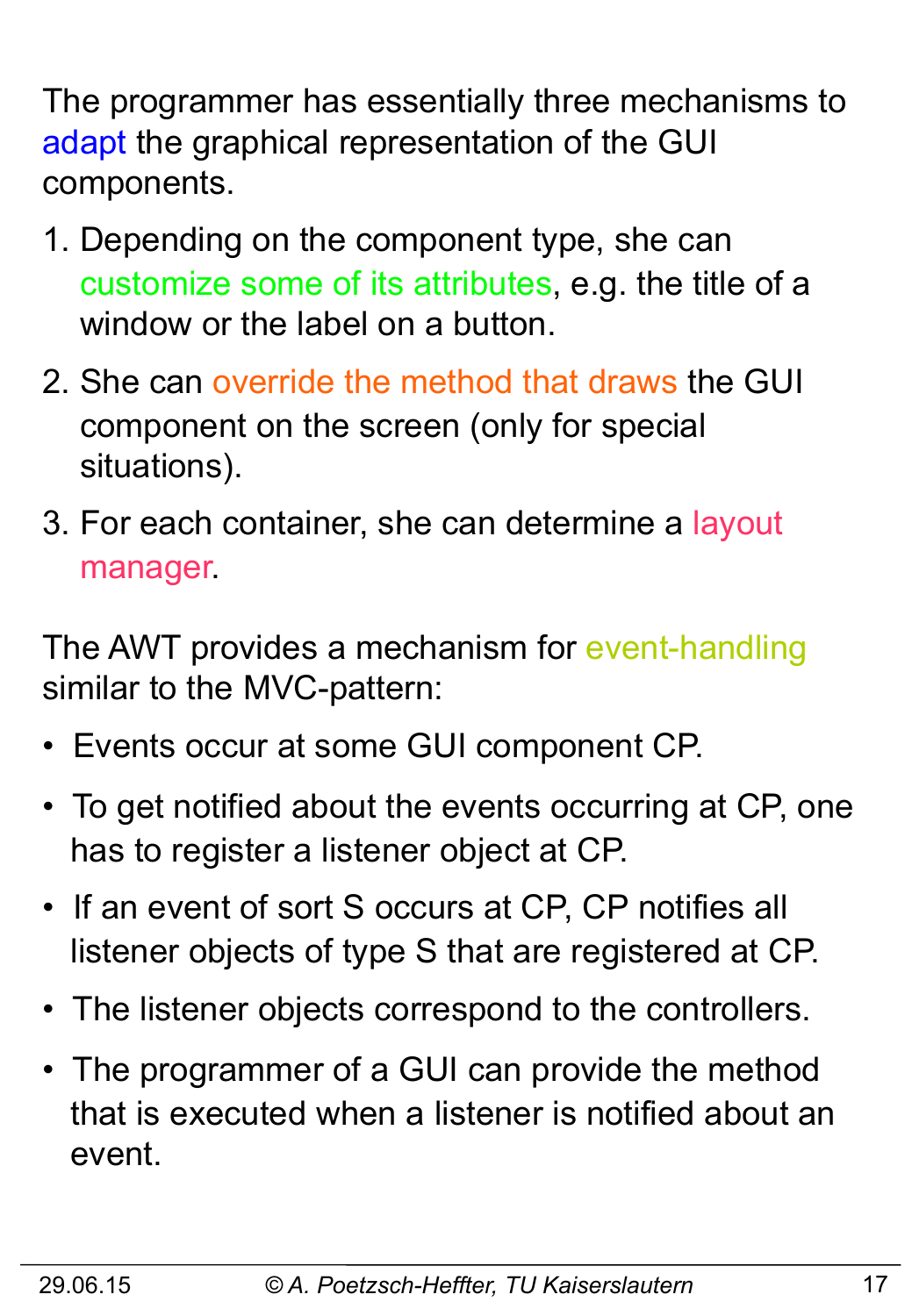Part of the flexibility of the AWT event-handling mechanism comes from the fact that

- 1. a listener object can be registered at more than one GUI component and
- 2. several listener objects can be registered at the same GUI component.

## Shades of Reuse

If a programmer uses the AWT to implement a graphical user interface, he does not have to know

- how to refresh windows,
- how to render GUI components on the screen,
- how to make containers react to resize events,
- how to associate events with GUI components, and
- how to integrate all these features in a smooth way. The knowledge about these aspects is captured in the architecture and implementation of the AWT.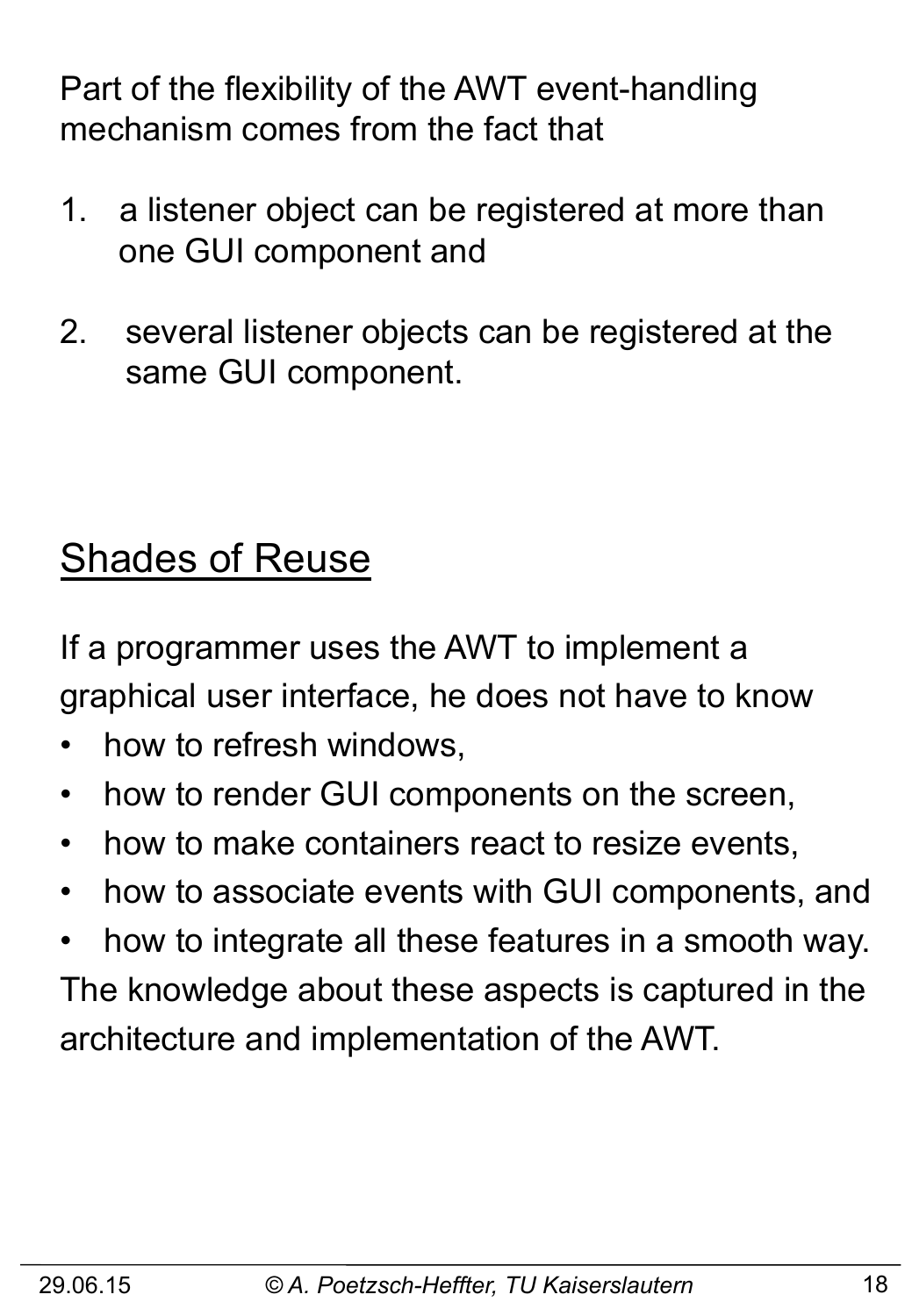Simple GUIs can be built from the classes of the AWT almost without specialization.

Simple construction technique:

- 1. Construct the views from the GUI components.
- 2. Connect the GUI components to the application kernel by implementing listener classes.
- 3. Register the listener objects with the GUI components.

In this case, the components, the graphics classes, and the event-handling mechanism are used in a *blackbox* fashion.

Specialization and inheritance, i.e., techniques based on whitebox reuse, are needed for extending the core functionality of the AWT.

Typical cases are

- the realization of specialized or compound GUI components
- and the refinement the event mechanism.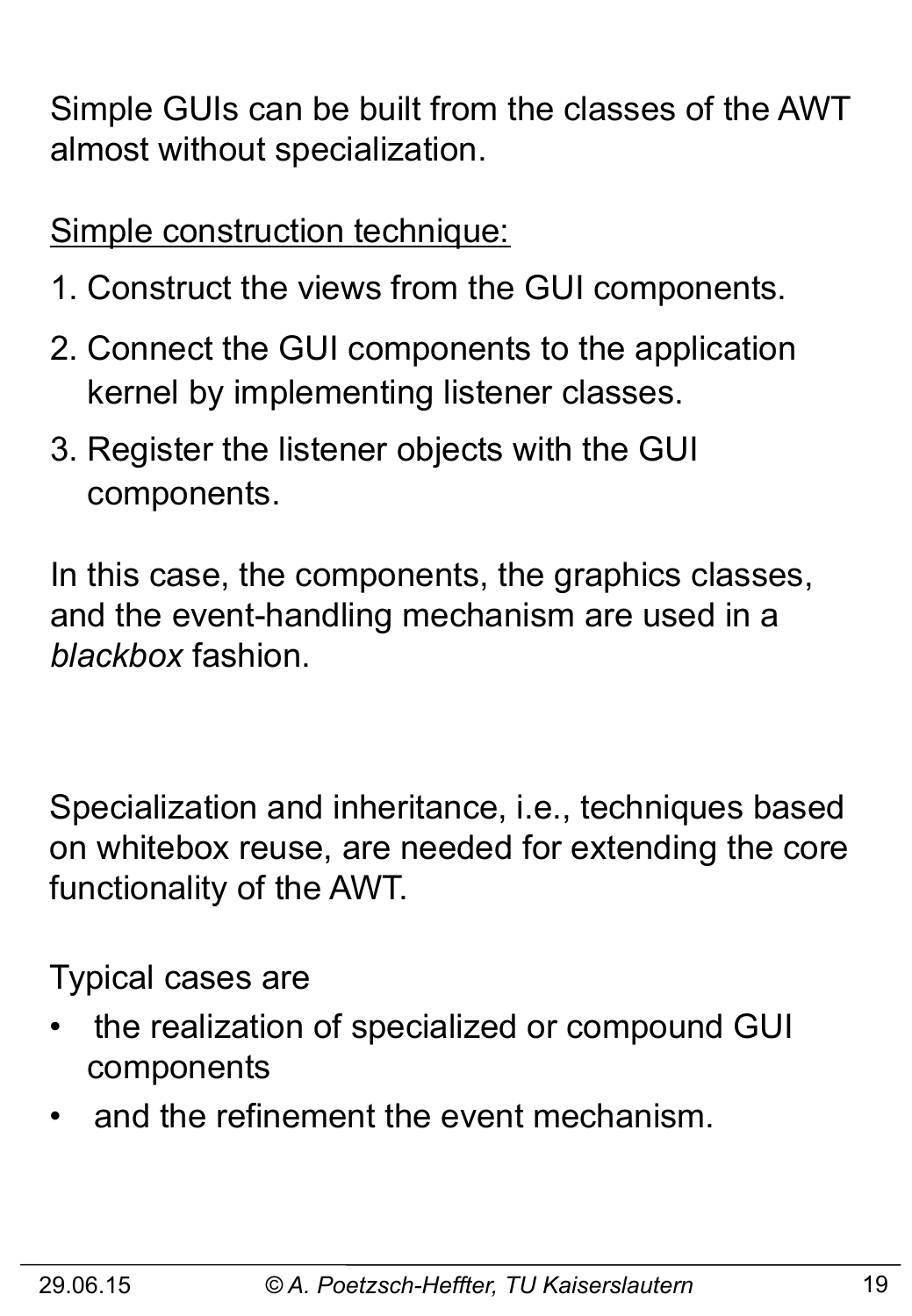Example: (GUI not following MVC): As an example application, we consider a simple calculator for adding and subtracting integers.

| 13{ |     |       |
|-----|-----|-------|
| 27Q |     |       |
| add | sub | close |
| 283 |     |       |

In this example, the application and its GUI are implemented within one class mixing aspects of view, controller, and model.

The object of class CalculatorFrame represents the view and is used as a listener for the three buttons.

The method actionPerformed that handles the button events also includes the application code.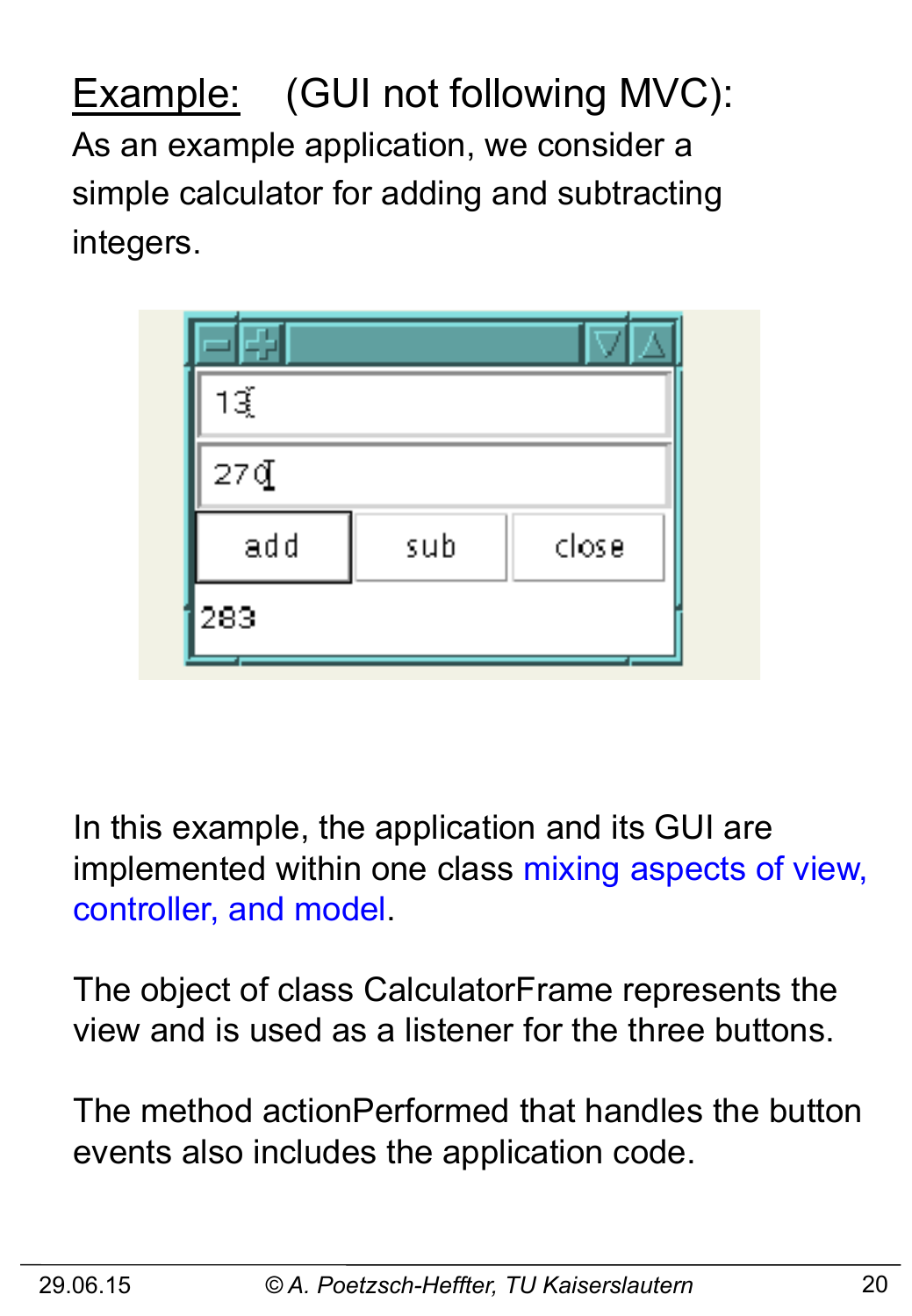```
package framework; 
import java.awt.*; 
import java.awt.event.*; 
public class CalculatorFrame 
   extends Frame 
   implements ActionListener 
{ 
   TextField tfop1, tfop2; 
   Label lbres; 
   CalculatorFrame() {... } // see below 
   public void actionPerformed( 
      ActionEvent e ) {...} // see below 
   public static void main(String argv[]) 
{ 
      new CalculatorFrame(); 
   } 
}
```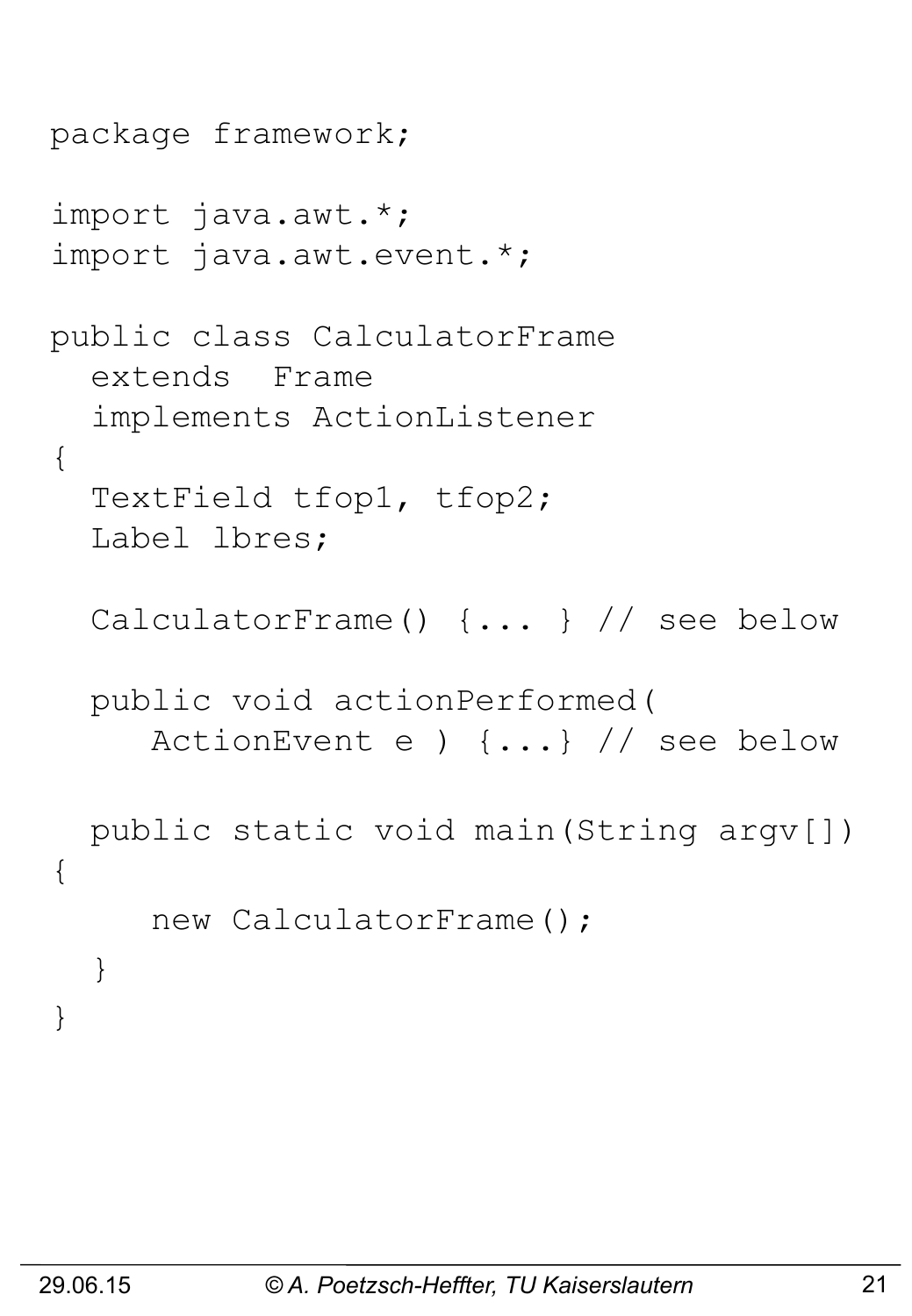```
CalculatorFrame(){
```

```
setLayout ( new GridLayout (4, 1) ) ;
 // input fields 
add( t fop1 = new TextField("", 15) );
 tfop1.setEditable( true ); 
add( t fop2 = new TextField("", 15) );
 // buttons to trigger operations 
 Panel p = new Panel( 
               new GridLayout (1,3) );
 Button bt; 
p.add() bt = new Button("add") );
 bt.addActionListener(this); 
p.add() bt = new Button("sub") );
 bt.addActionListener(this); 
p.add() bt = new Button("close") );
 bt.addActionListener(this); 
 add( p ); 
 // label to show the result 
add( lbres = new Label("") ) ;
 setSize( 200, 120 ); 
setVisible( true );
```
}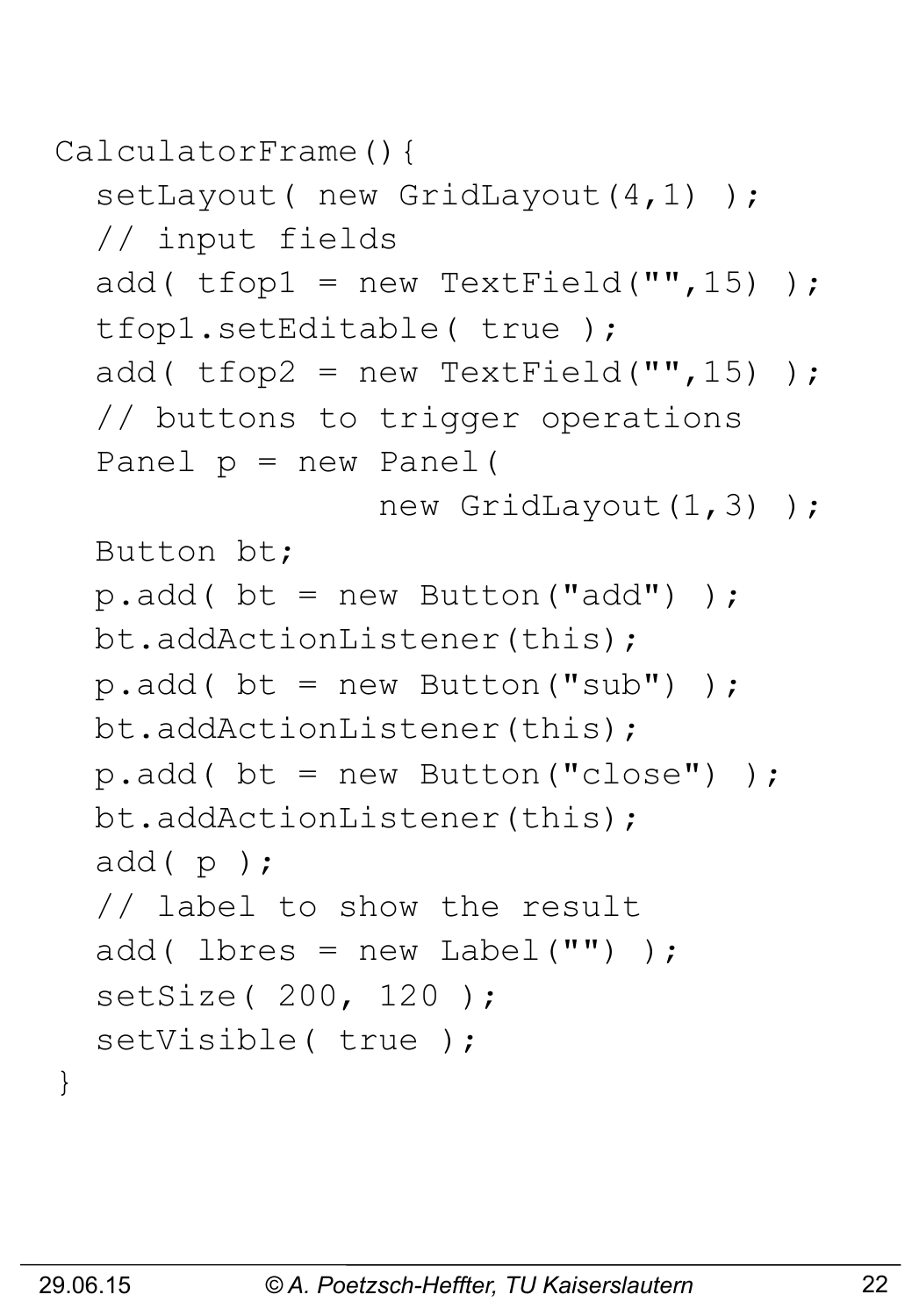```
public void actionPerformed( 
      ActionEvent e ) 
{ 
  try { 
   String buttonlabel = 
      ((Button) e.getSource()).getLabel(); 
   if( buttonlabel.equals("close") ) 
     System.exit( 0 ); 
  int op1 =
      Integer.parseInt( tfop1.getText() ); 
   int op2 = 
      Integer.parseInt( tfop2.getText() ); 
   if( buttonlabel.equals("add") ){ 
     lbres.setText( 
             String.valueOf(op1 + op2) ); 
   } else if( buttonlabel.equals("sub") ){ 
     lbres.setText( 
            String.valueOf(op1 - op2));
   } 
  } catch( NumberFormatException nfe ){} 
}
```